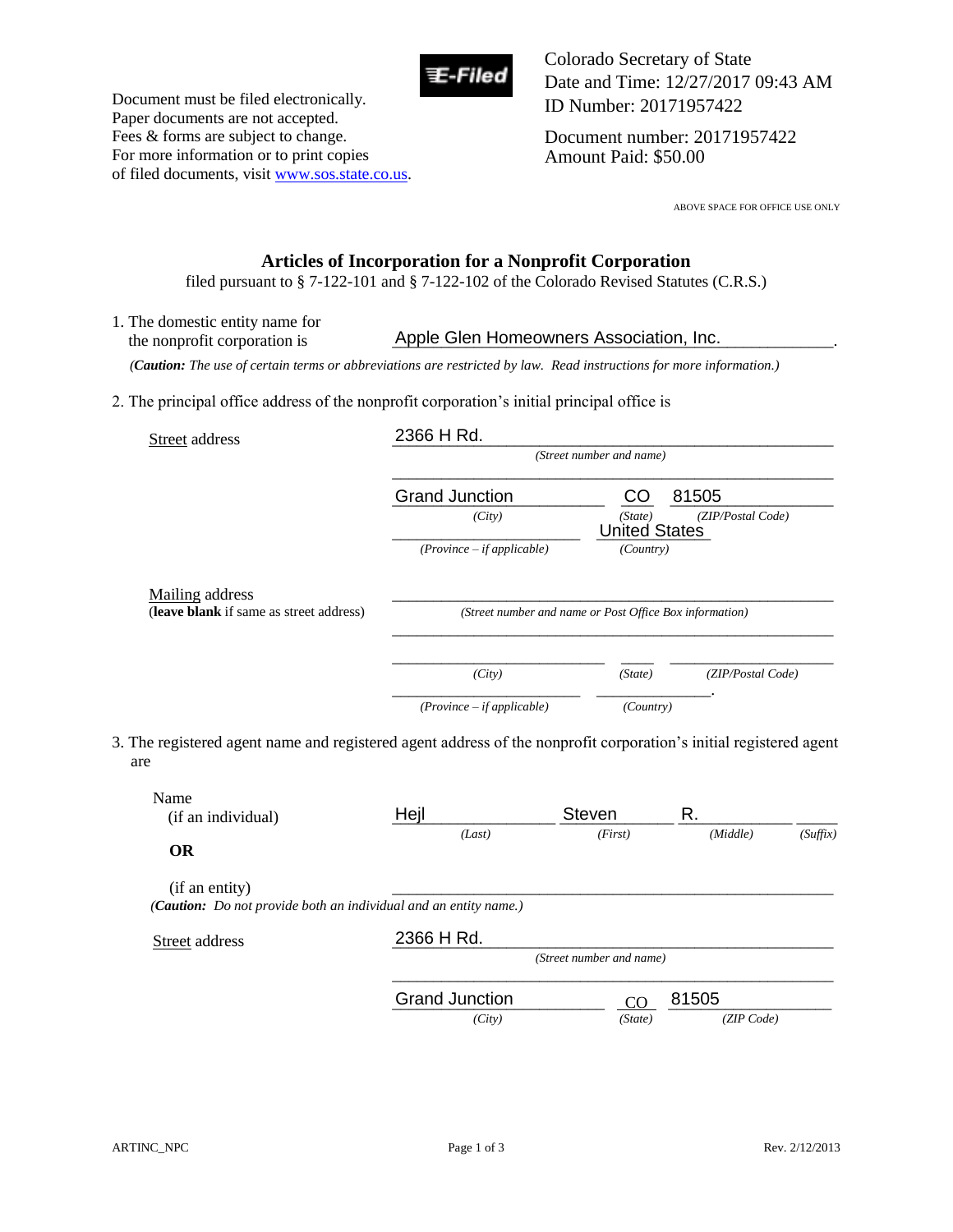| Mailing address<br>(leave blank if same as street address)                          | (Street number and name or Post Office Box information) |                                 |                   |          |  |
|-------------------------------------------------------------------------------------|---------------------------------------------------------|---------------------------------|-------------------|----------|--|
|                                                                                     | (City)                                                  | CO<br>(State)                   | (ZIP Code)        |          |  |
|                                                                                     |                                                         |                                 |                   |          |  |
| (The following statement is adopted by marking the box.)                            |                                                         |                                 |                   |          |  |
| The person appointed as registered agent above has consented to being so appointed. |                                                         |                                 |                   |          |  |
|                                                                                     |                                                         |                                 |                   |          |  |
| 4. The true name and mailing address of the incorporator are                        |                                                         |                                 |                   |          |  |
|                                                                                     |                                                         |                                 |                   |          |  |
| Name                                                                                |                                                         |                                 |                   |          |  |
| (if an individual)                                                                  | Livingston                                              | J.                              | Richard           |          |  |
|                                                                                     | (Last)                                                  | (First)                         | (Middle)          | (Suffix) |  |
| <b>OR</b>                                                                           |                                                         |                                 |                   |          |  |
| (if an entity)                                                                      |                                                         |                                 |                   |          |  |
| (Caution: Do not provide both an individual and an entity name.)                    |                                                         |                                 |                   |          |  |
|                                                                                     |                                                         |                                 |                   |          |  |
| Mailing address                                                                     | 2764 Compass Dr.                                        |                                 |                   |          |  |
|                                                                                     | (Street number and name or Post Office Box information) |                                 |                   |          |  |
|                                                                                     | <b>Ste 200A</b>                                         |                                 |                   |          |  |
|                                                                                     |                                                         |                                 |                   |          |  |
|                                                                                     | <b>Grand Junction</b>                                   | CO.                             | 81506             |          |  |
|                                                                                     | (City)                                                  | (State)<br><b>United States</b> | (ZIP/Postal Code) |          |  |

*(If the following statement applies, adopt the statement by marking the box and include an attachment.)* 

 The corporation has one or more additional incorporators and the name and mailing address of each additional incorporator are stated in an attachment.

5. *(If the following statement applies, adopt the statement by marking the box.)* 

 $\boxed{\mathbf{X}}$  The nonprofit corporation will have voting members.

6. Provisions regarding the distribution of assets on dissolution:

Distribution pursuant to Section 38-33.3-218, CRS, as amended.